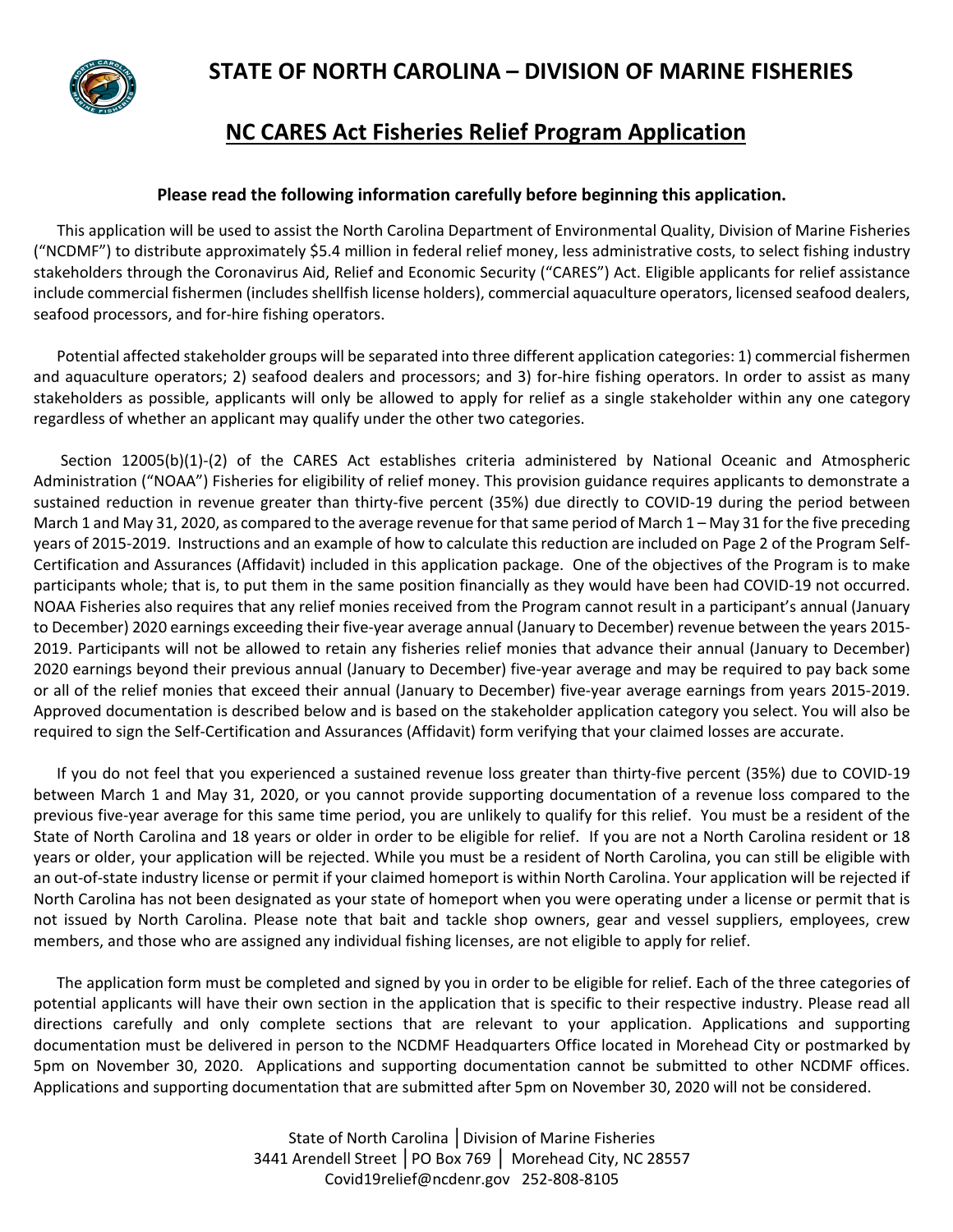

### **SECTION 1: PRELIMINARY INFORMATION – ALL APPLICANTS MUST COMPLETE THIS SECTION**

| Legal Name: (Last, First, Middle- Suffix)                                                                                                                   |                                                                                                                      |                                                                                |  |  |
|-------------------------------------------------------------------------------------------------------------------------------------------------------------|----------------------------------------------------------------------------------------------------------------------|--------------------------------------------------------------------------------|--|--|
|                                                                                                                                                             |                                                                                                                      |                                                                                |  |  |
| <b>Residential Mailing Address:</b>                                                                                                                         | NCDMF Participant ID Number, if known:                                                                               |                                                                                |  |  |
|                                                                                                                                                             |                                                                                                                      |                                                                                |  |  |
|                                                                                                                                                             | Which of the following categories do you hold a valid<br>license/lease/permit to operate in? (Select all that apply) |                                                                                |  |  |
|                                                                                                                                                             |                                                                                                                      | <b>Commercial Fisherman</b><br>(SCFL, RSCFL, Shellfish license without a SCFL) |  |  |
| Residential Physical Address: Check if same as mailing<br>address [ ]                                                                                       |                                                                                                                      | Seafood Dealer                                                                 |  |  |
|                                                                                                                                                             |                                                                                                                      | Aquaculture Operator                                                           |  |  |
|                                                                                                                                                             |                                                                                                                      | For-Hire Operator                                                              |  |  |
|                                                                                                                                                             |                                                                                                                      | Out-of-state License or Business Certification                                 |  |  |
| Date of Birth (MM/DD/YYYY):                                                                                                                                 | Please list all active out-of-state of federal licenses you<br>own, as well as the corresponding license number:     |                                                                                |  |  |
|                                                                                                                                                             |                                                                                                                      |                                                                                |  |  |
| Please provide the following, all that apply:                                                                                                               |                                                                                                                      |                                                                                |  |  |
| Cell phone number                                                                                                                                           | Please list all active NCDMF-issued licenses/permits you<br>own:                                                     |                                                                                |  |  |
| Home phone number                                                                                                                                           | <b>Type</b>                                                                                                          | License/Permit Number                                                          |  |  |
| Business phone number                                                                                                                                       |                                                                                                                      |                                                                                |  |  |
| Fax number                                                                                                                                                  |                                                                                                                      |                                                                                |  |  |
| <b>Email address</b>                                                                                                                                        |                                                                                                                      |                                                                                |  |  |
| Which category will you be applying for CARES Act relief through (ONLY CHOOSE ONE CATEGORY)?                                                                |                                                                                                                      |                                                                                |  |  |
| Commercial Fisherman or Aquaculture Operator                                                                                                                |                                                                                                                      | (Proceed to Section #2 on Page 3)                                              |  |  |
| Seafood Dealer or Processor                                                                                                                                 |                                                                                                                      | (Proceed to Section #3 on Page 4)                                              |  |  |
| (Proceed to Section #3 on Page 5)<br>For-Hire Operator                                                                                                      |                                                                                                                      |                                                                                |  |  |
| Have you applied for and/or received any assistance from other Section 12005 relief programs in the CARES Act?<br>Please circle:<br><b>YES</b><br><b>NO</b> |                                                                                                                      |                                                                                |  |  |
| - If Yes: Please provide type & amount applied for and/or received:                                                                                         |                                                                                                                      |                                                                                |  |  |
|                                                                                                                                                             |                                                                                                                      |                                                                                |  |  |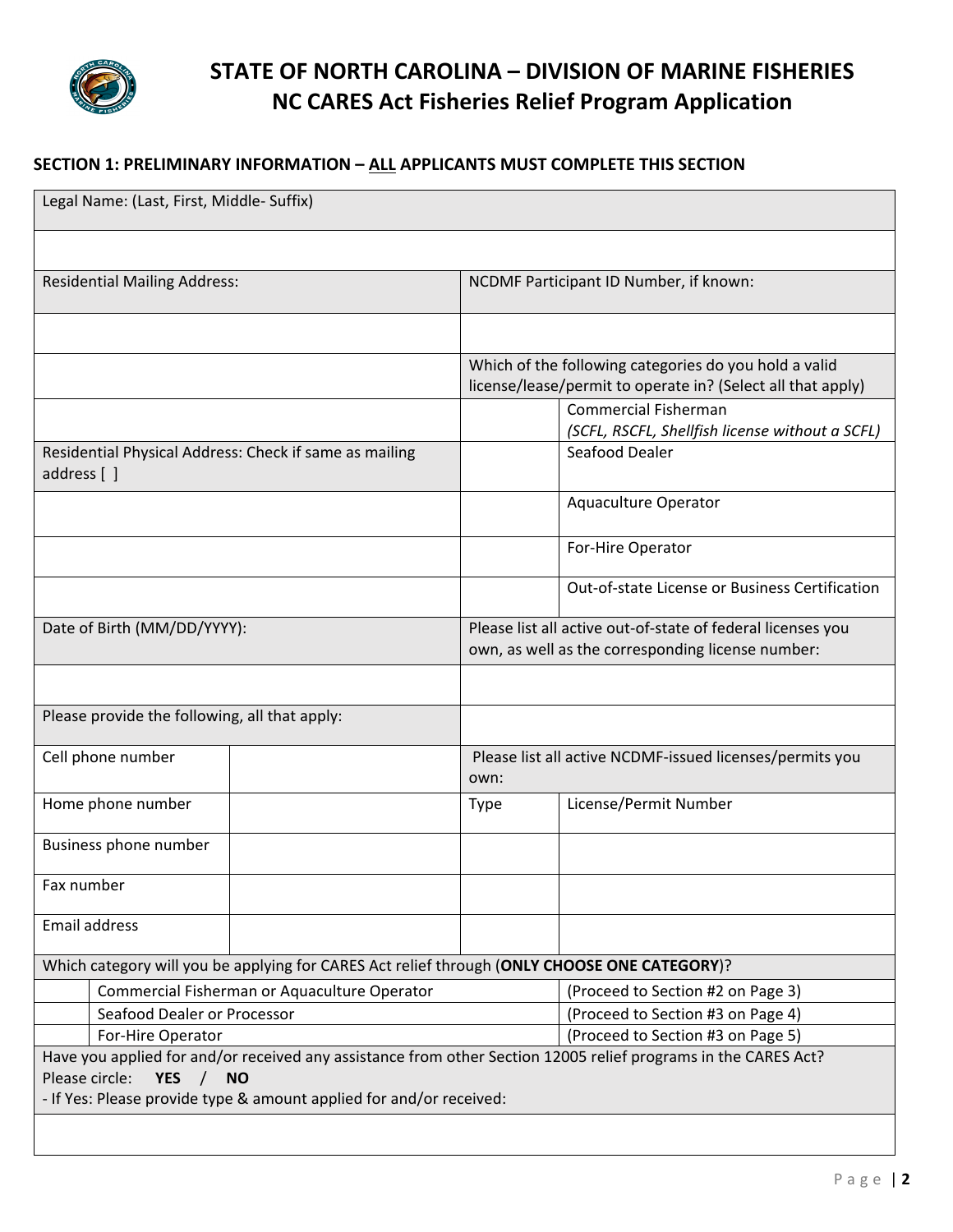

#### **SECTION 2: COMMERCIAL FISHERMEN AND AQUACULTURE OPERATORS ONLY**

| Please complete all parts of this section and attach all supporting documentation to the application.                                                    |                                                                                                                                                                                                                                                                                                                                                                                                                                                                |
|----------------------------------------------------------------------------------------------------------------------------------------------------------|----------------------------------------------------------------------------------------------------------------------------------------------------------------------------------------------------------------------------------------------------------------------------------------------------------------------------------------------------------------------------------------------------------------------------------------------------------------|
| Documentation required with this application includes (Please check each box that describes the<br>documentation you have attached to this application): |                                                                                                                                                                                                                                                                                                                                                                                                                                                                |
| Copy of North Carolina Driver's License or North Carolina-issued identification                                                                          |                                                                                                                                                                                                                                                                                                                                                                                                                                                                |
| Page 1                                                                                                                                                   | Copy of NCDMF-issued commercial fishing licenses or permits or ensure license or permit numbers are recorded on                                                                                                                                                                                                                                                                                                                                                |
| Copy of out-of-state or federal commercial fishing licenses or permits                                                                                   |                                                                                                                                                                                                                                                                                                                                                                                                                                                                |
| Shellfish lease holders must attach or ensure lease numbers are recorded on Page 1                                                                       |                                                                                                                                                                                                                                                                                                                                                                                                                                                                |
| tax documentation showing revenue                                                                                                                        | Tax documents such as W-2, 1099, 1040 tax return, including Schedule C, or other state and federally recognized                                                                                                                                                                                                                                                                                                                                                |
| Sales records such as, but not limited to, receipts or book-keeping ledgers (paper or electronic)                                                        |                                                                                                                                                                                                                                                                                                                                                                                                                                                                |
|                                                                                                                                                          | Other supporting documentation, such as payment records, notarized statements from buyers, shellfish lease<br>production reports, federal vessel trip reports, trip tickets, or others will be accepted if the documentation<br>substantiates your claim of lost revenue. If you do not provide your own copies of trip tickets or lease production<br>reports, you are accepting the information NCDMF has on record in the Trip Ticket Database and/or Lease |
| Production Database as your supporting documentation.                                                                                                    |                                                                                                                                                                                                                                                                                                                                                                                                                                                                |
| <b>Business Mailing Address:</b><br>Check if N/A [                                                                                                       | <b>Business Physical Address:</b><br>Check if same as mailing address [                                                                                                                                                                                                                                                                                                                                                                                        |
|                                                                                                                                                          |                                                                                                                                                                                                                                                                                                                                                                                                                                                                |
|                                                                                                                                                          |                                                                                                                                                                                                                                                                                                                                                                                                                                                                |
|                                                                                                                                                          |                                                                                                                                                                                                                                                                                                                                                                                                                                                                |
| During the time period from March 1, 2020 to May 31, 2020, what was your pre-tax revenue from commercial<br>fishing/aquaculture?                         |                                                                                                                                                                                                                                                                                                                                                                                                                                                                |
| \$<br>(A)                                                                                                                                                |                                                                                                                                                                                                                                                                                                                                                                                                                                                                |
| Record your pre-tax revenue from commercial fishing/aquaculture for the time period of March 1 - May 31 for each                                         |                                                                                                                                                                                                                                                                                                                                                                                                                                                                |
| year, 2015 - 2019, in the spaces below.                                                                                                                  |                                                                                                                                                                                                                                                                                                                                                                                                                                                                |

| 2015                                                                                                               | 2016 | 2017 | 2018 | 2019 |  |
|--------------------------------------------------------------------------------------------------------------------|------|------|------|------|--|
| (B)                                                                                                                |      | (D)  | (E)  | (F)  |  |
|                                                                                                                    |      |      |      |      |  |
| Considering your average annual revenue from 2015-2019 and your expected total revenue for 2020, including Section |      |      |      |      |  |
| 12005 assistance and other relief programs in the CARES Act, what is the maximum amount of money you estimate you  |      |      |      |      |  |
| could receive from this program and not be made more than 100% whole, as described in the attached cover letter?   |      |      |      |      |  |
| (NOTE: the amount you provide in the box below may or may not be the amount that you receive from this program)    |      |      |      |      |  |
|                                                                                                                    |      |      |      |      |  |
|                                                                                                                    |      |      |      |      |  |

**Thank you for completing the NC CARES Act Fisheries Relief Program Application! You will be contacted by NCDMF staff to notify you of your status in this relief program once your application has been reviewed.**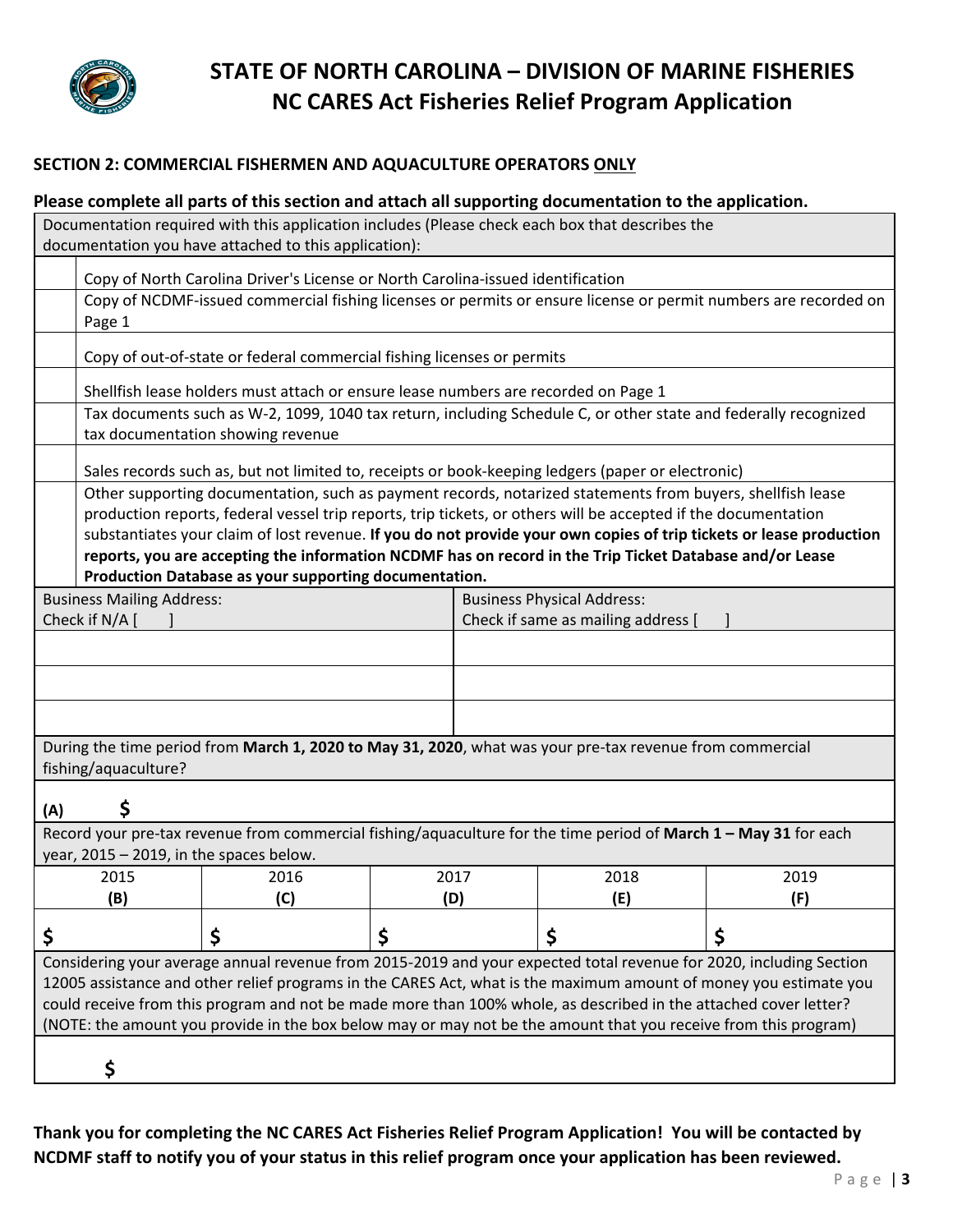

#### **SECTION 3: SEAFOOD DEALERS AND PROCESSORS ONLY**

|                                   | Please complete all parts of this section and attach all supporting documentation to the application.                                                                                                                                                                                                                                           |             |                                                                         |             |                                                                                                                                                                                                                               |  |
|-----------------------------------|-------------------------------------------------------------------------------------------------------------------------------------------------------------------------------------------------------------------------------------------------------------------------------------------------------------------------------------------------|-------------|-------------------------------------------------------------------------|-------------|-------------------------------------------------------------------------------------------------------------------------------------------------------------------------------------------------------------------------------|--|
|                                   | Documentation required with this application includes (Please check each box that describes the documentation you<br>have attached to this application):                                                                                                                                                                                        |             |                                                                         |             |                                                                                                                                                                                                                               |  |
|                                   | Copy of North Carolina Driver's License or North Carolina-issued identification                                                                                                                                                                                                                                                                 |             |                                                                         |             |                                                                                                                                                                                                                               |  |
|                                   | Copy of NCDMF issued Fish Dealer Licenses or ensure license numbers are recorded on Page 1                                                                                                                                                                                                                                                      |             |                                                                         |             |                                                                                                                                                                                                                               |  |
|                                   | Copies of business permits or licenses issued by local and municipal government agencies outside of NCDMF that<br>may have been issued to you that shows the physical location of the processor in North Carolina                                                                                                                               |             |                                                                         |             |                                                                                                                                                                                                                               |  |
|                                   | Copies of any corporation, limited liability, registered 'doing business as' or other legal documentation that shows<br>the physical location of the processor in North Carolina                                                                                                                                                                |             |                                                                         |             |                                                                                                                                                                                                                               |  |
|                                   | Tax documents such as W-2, 1099, 1040 tax return, including Schedule C, or other state and federally recognized<br>tax documentation showing revenue                                                                                                                                                                                            |             |                                                                         |             |                                                                                                                                                                                                                               |  |
|                                   | Sales records such as, but not limited to, receipts or book-keeping ledgers (paper or electronic)                                                                                                                                                                                                                                               |             |                                                                         |             |                                                                                                                                                                                                                               |  |
|                                   | tickets or others will be accepted if the documentation substantiates your claim of lost revenue. If you do not<br>has on record in the Trip Ticket Database as your supporting documentation.                                                                                                                                                  |             |                                                                         |             | Other supporting documentation such as payment records, payroll files, notarized statements from buyers, trip<br>provide your own copies of trip tickets or lease production reports, you are accepting the information NCDMF |  |
|                                   | Registered name of seafood dealership or processing business:                                                                                                                                                                                                                                                                                   |             |                                                                         |             |                                                                                                                                                                                                                               |  |
|                                   |                                                                                                                                                                                                                                                                                                                                                 |             |                                                                         |             |                                                                                                                                                                                                                               |  |
| <b>Business Mailing Address:</b>  |                                                                                                                                                                                                                                                                                                                                                 |             |                                                                         |             |                                                                                                                                                                                                                               |  |
| Check if N/A [                    |                                                                                                                                                                                                                                                                                                                                                 |             | <b>Business Physical Address:</b><br>Check if same as mailing address [ |             |                                                                                                                                                                                                                               |  |
|                                   |                                                                                                                                                                                                                                                                                                                                                 |             |                                                                         |             |                                                                                                                                                                                                                               |  |
|                                   |                                                                                                                                                                                                                                                                                                                                                 |             |                                                                         |             |                                                                                                                                                                                                                               |  |
| processing?                       | During the time period from March 1, 2020 to May 31, 2020, what was your pre-tax revenue from seafood dealing or                                                                                                                                                                                                                                |             |                                                                         |             |                                                                                                                                                                                                                               |  |
| \$<br>(A)                         |                                                                                                                                                                                                                                                                                                                                                 |             |                                                                         |             |                                                                                                                                                                                                                               |  |
| 2015 - 2019, in the spaces below. |                                                                                                                                                                                                                                                                                                                                                 |             |                                                                         |             | Record your pre-tax revenue from seafood dealing or processing for the time period of March 1 - May 31 for each year,                                                                                                         |  |
| 2015<br>(B)                       | 2016<br>(C)                                                                                                                                                                                                                                                                                                                                     | 2017<br>(D) |                                                                         | 2018<br>(E) | 2019<br>(F)                                                                                                                                                                                                                   |  |
| \$                                | \$                                                                                                                                                                                                                                                                                                                                              | \$          |                                                                         | \$          | \$                                                                                                                                                                                                                            |  |
| program)                          | 12005 assistance and other relief programs in the CARES Act, what is the maximum amount of money you estimate<br>you could receive from this program and not be made more than 100% whole, as described in the attached cover<br>letter? (NOTE: the amount you provide in the box below may or may not be the amount that you receive from this |             |                                                                         |             | Considering your average annual revenue from 2015-2019 and your expected total revenue for 2020, including Section                                                                                                            |  |
| \$                                |                                                                                                                                                                                                                                                                                                                                                 |             |                                                                         |             |                                                                                                                                                                                                                               |  |

**Thank you for completing the NC CARES Act Fisheries Relief Program Application! You will be contacted by NCDMF staff to notify you of your status in this relief program once your application has been reviewed.**